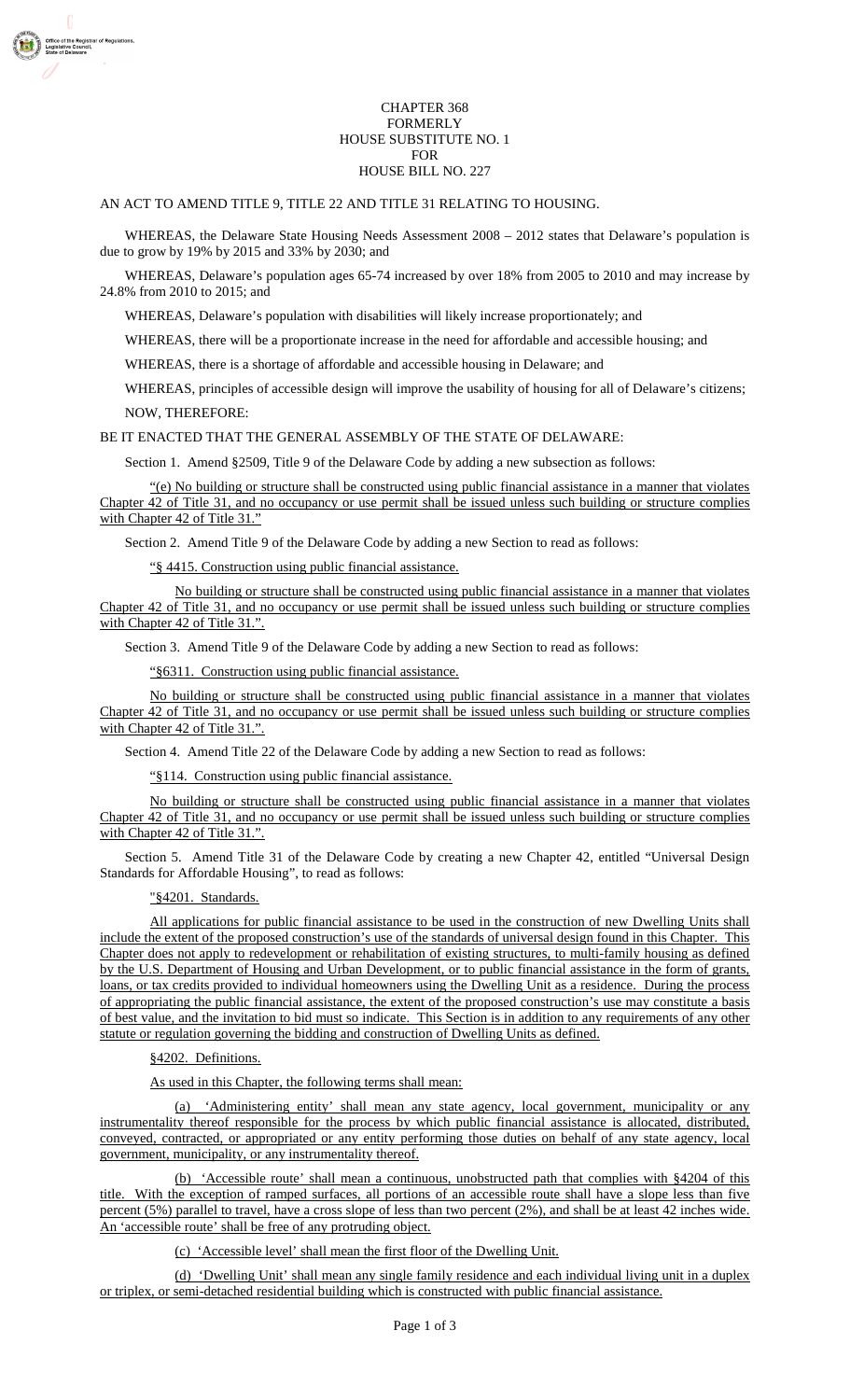(e) 'Public financial assistance' shall mean:

(1) a building contract or similar contractual agreement with any state agency;

(2) any real estate received by the owner through a donation by the state;

(3) state tax credits;

(4) grant assistance from state funds;

(5) state loan guarantees;

(6) federal funds administered by the state, a state agency, local government, or municipality; or

(7) funding by municipalities and other local governments or their agencies and instrumentalities;

but does not include loans and grants from any public entity to individual homeowners.

(f) 'Primary bathroom' shall mean a bathroom that provides a toilet, lavatory, and tub/shower or shower.

(g) 'Ramp' shall mean a surface with a running slope more than 1:20 and equal to or less than 1:12, and a cross slope less than 1:50. Handrails shall be required on both sides of the ramp.

(h) 'Point' or 'points' shall mean the amount of credit given, out of a possible total of 41, for calculating an application's Universal Design Standards compliance for purposes of this Chapter.

§4203. Dwelling Unit No-Step Entry.

(a) The Dwelling Unit may provide at least one primary no-step entry, valued at 8 points if it complies with the following:

(1) A door width and type that is 36 inches wide, at a minimum, with a standard pivot or hinged

(2) A maximum threshold height that is one-half inch beveled or one-fourth inch squared; and

(3) The no-step entry may be achieved through the addition of a permanent ramp on the outside of the Dwelling Unit when grading prevents reasonable no-step entry otherwise.

(b) A primary no-stop entry sheltered from weather with an overhang shall be valued at an additional 2 points.

§4204. Interior Accessible Route; Interior Doors, Doorways, and Hallways.

The Dwelling Unit may provide for an accessible route running through the interior of the Dwelling Unit, valued at 8 points if it complies with the following:

(a) The accessible route shall be continuous through all spaces within the Dwelling Unit and shall connect to all primary living spaces, including, but not limited to, the living room, the family room, and the dining space;

(b) The interior doors and doorways, except for closets, of the Dwelling Unit shall provide a clear opening with a minimum width of 36 inches; and

(c) The hallways of the Dwelling Unit shall be at least 42 inches wide.

§4205. Bathroom.

(a) The bathroom shall be on an accessible level and be connected to the accessible route.

(b) The bathroom shall have at least a sixty-inch diameter turning space, valued at 1 point.

(c) The bathroom shall have a barrier-free shower stall (2 points), raised toilet seat height of at least 16 inches (1 point), 29 inches of knee space under the lavatory (1 point), ADA compliant faucets (1 point), hand-held shower (1 point), and grab bars (2 points) or grab bar blocking for subsequently mounting a grab bar (allocated 1 point instead of 2 points for the actual grab bars in place).

§4206. Bedrooms.

The Dwelling Unit may provide at least 1 primary bedroom or room that can easily be converted to a primary bedroom within the Dwelling Unit on the accessible level and connected to the accessible route, valued at 7 points.

§4207. Kitchen.

(a) The kitchen shall be on an accessible level and be connected to the accessible route.

(b) The kitchen in the Dwelling Unit shall have at least a sixty-inch diameter turning space valued at 1

point.

door;

(c) The kitchen in the Dwelling Unit shall have all pull-out shelving valued at 1 point.

§4208. Hardware.

(a) With the exception of panel boxes and HVAC filter access panels, all door hardware, cabinet hardware, faucets, bath and shower valves, diverters, and similar items throughout the Dwelling Unit shall be lever and wire handles or D-pull handles. Such items shall operate easily by using a single closed fist and shall be valued at 2 points.